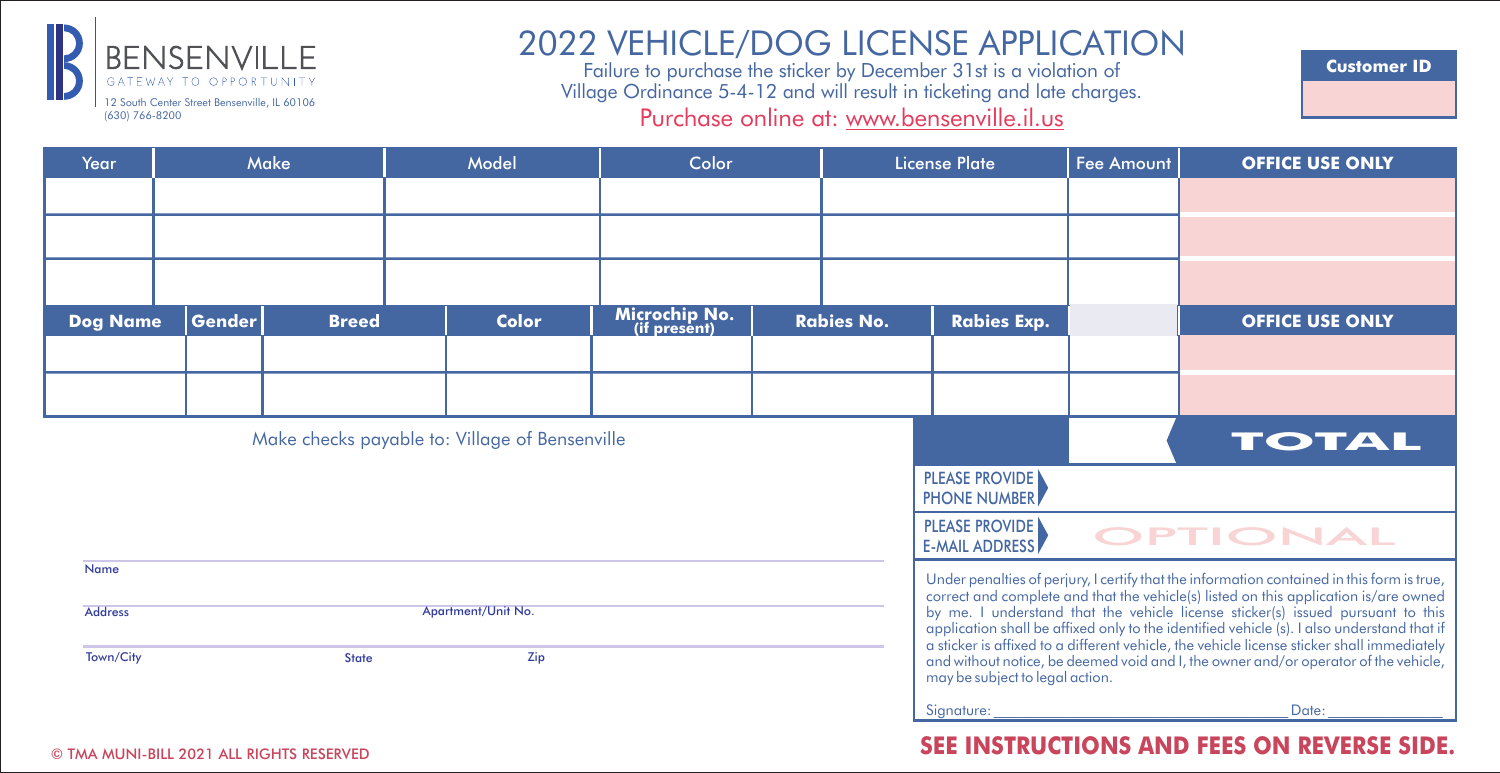### **INSTRUCTIONS**

Please follow these instructions in completing the application for your new license(s).

- 1. Complete all boxes of information for any dog(s) you have by following these directions. Any dog registered or housed within the Village requires a license.
	- A. Enter dog name
	- B. Enter gender of dog, "M" for male, "F" for female
	- C. Enter breed of dog
	- D. Enter primary color of dog
	- E. Enter the microchip number, if dog has an ID microchip
	- F. Enter the rabies identification number

G. Enter the rabies expiration date

## **VILLAGE ORDINANCE REQUIRES**

- 1. Every owner of a dog within the Village shall annually register such dog with the Village and pay a fee of \$3.00 per dog. Dog licenses expire on December 31st each year. If the tag is lost, a replacement fee of \$3.00 is required.
- 2. No license shall be issued for a dog unless a certificate of inoculation in conformance with state law shall be produced; the dog's inoculation against rabies must be for the current year. Copy of the certificate of inoculation MUST be included at the time of application.
- 3. No owner shall have more than three domestic animals on any premise in the Village.
- 4. It shall be unlawful for any person to permit any dog or cat in his possession to travel upon any area other than his own property within the Village unless such dog is restrained by a leash and, if the dog has been deemed to be a dangerous dog, also by a muzzle.
- 5. The owner of every dog shall be responsible for the removal and sanitary disposition of any feces deposited by his dog anywhere in the Village.
- 6. Bring application with your cash, check (payable to Village of Bensenville), or credit card to the Village Hall. You may also mail your application in the enclosed envelope. Remember to include a copy of the certificate of